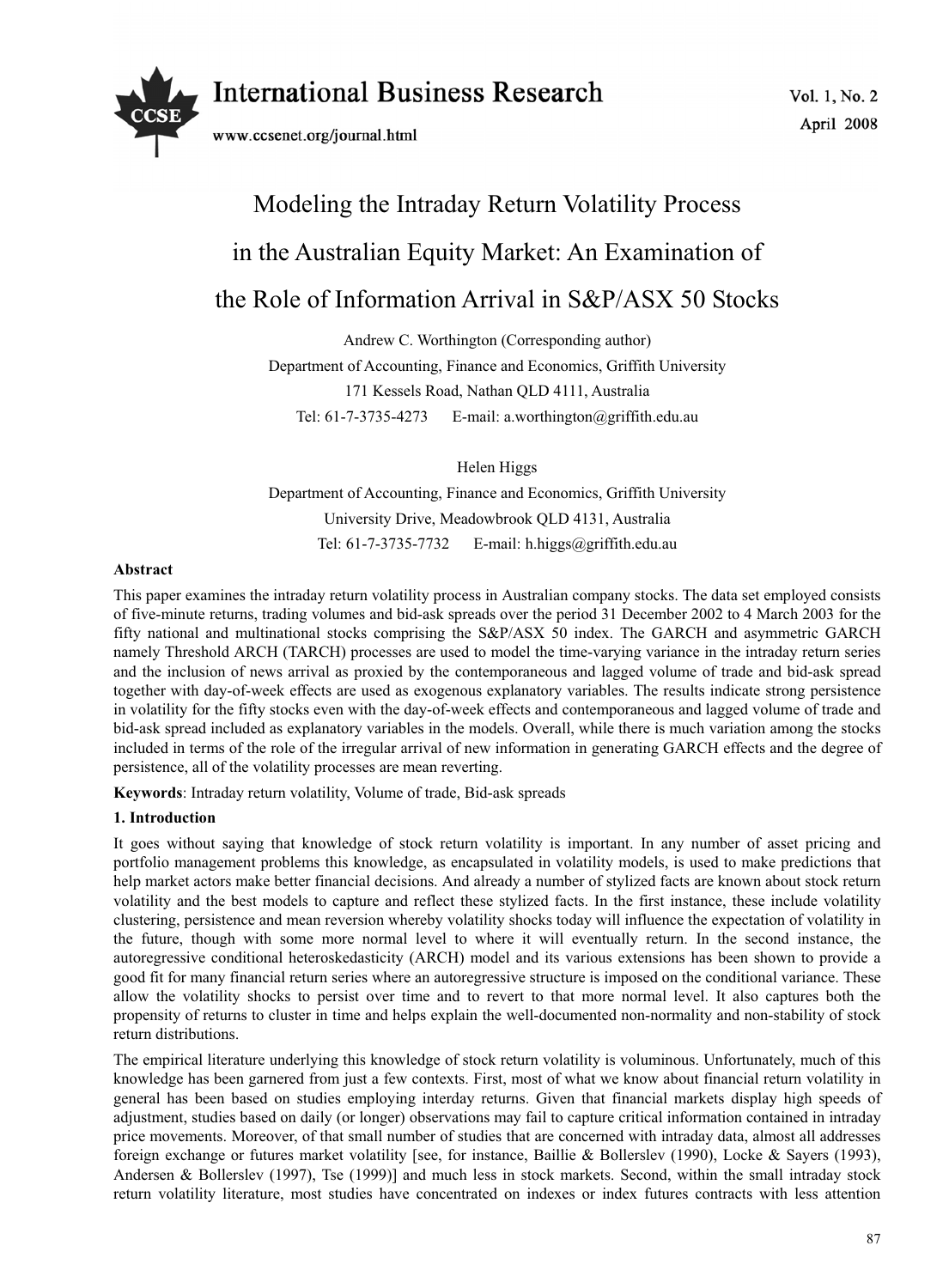directed to the intraday return volatility of individual securities [see, for instance, Baillie & DeGennaro (1990), Kim & Kon (1994), Kyriacou & Sarno (1999) , Walsh & Quek (1999)]. Because it is likely that volatility effects vary across individual securities in much the same manner as they do across markets, the analysis of stock return volatility at the company level would throw light on the characteristics of volatility within a single market.

Third, the bulk of volatility modeling has been concerned with univariate characteristics such that the volatility of a return series is related only to information in its own history. As Bollerslev et al. (1992: 32) notes: "the widespread existence of ARCH effects and the persistence of stock return volatility have led researchers to search for it origin(s). [Since] the GARCH (p,q) model can be viewed as a reduced form of a more complicated dynamic structure for the time-varying conditional second-order moments…interpretations and explanatory variables for the observed ARCH effects have been proposed both on the micro and macro level…". However, while the macro level has received a good deal of attention, including the influence of other financial assets and exogenous deterministic events such as macroeconomic and company announcements on the volatility process, much less has been directed to micro level influences [for exceptions, see Lamoureux & Lastrapes (1990), Kim & Kon (1994) , Rahman et al. (2002)]. Finally, only a few ARCH-type studies of stock return volatility have been undertaken in Australia, and as far as the authors are aware, none using intraday data at the individual security level. Following Bollerslev's et al. (1992: 31) suggestion it would "...be interesting to use different data sets to further assess the degree of persistence on stock return volatility [since] with very few exceptions, most current studies use data from the US stock market".

The overall hypothesis is to assess return and volatility and relationships in fifty Australian stocks by incorporating new arrival of information namely, the inclusion of news arrival as proxied by the contemporaneous and lagged volume of trade, bid-ask spread together with day-of-week and information asymmetry effects are used as exogenous explanatory variables. These allow the estimation of volatility clustering over time, and to determine whether shocks persist over time, and/or revert to a more normal level. The outcomes of these analyses will provide useful models and forecasts for investors, funds managers and financial institutions.

Accordingly, the purpose of this paper is to investigate the intraday return volatility process in Australian stocks. The remainder of the paper is divided into four sections. The second section explains the data employed in the analysis and presents some brief summary statistics. The third section discusses the methodology employed. The results are dealt with in the fourth section. The paper ends with some brief concluding remarks.

#### **2. Data and summary statistics**

The data employed in the study consists of last price, trading volumes and bid-ask spreads for the five-minute intervals from 31 December 2002 to 4 March 2003 for the national and multinational stocks included in the S&P/ASX 50 index. The sample period is used because it is the longest period available for each of the 50 Australian stocks. The S&P/ASX 50 index comprises the fifty largest stocks by market capitalization in Australia and currently accounts for some seventy-five percent of the market capitalization of domestic equities listed on the Australian Stock Exchange (ASX). The criteria for inclusion in the index place an emphasis on liquidity and investability and together the high frequency of information arrivals and volume of trading in these securities are likely to reduce measurement error problems. All data is obtained electronically from Bloomberg. Each of the trading days in the analysis is portioned into five-minute intervals beginning with the opening of the market at 9:00 a.m. Australian Eastern Standard Time (AEST). The natural log of the relative price is computed for the five-minute intervals to produce a time series of continuously compounded five-minute returns, such that  $r_t = \log(p_t/p_{t-1}) \times 100$ , where  $p_t$  and  $p_{t-1}$  represent the stock price at time *t* and *t*-1, respectively. By way of comparison, Chan et al. (1995) and Rahman et al. (2002) also specified five-minute returns when modeling intraday return volatility in US listed stocks.

Table 1 presents the summary of descriptive statistics of the five-minute returns for the fifty stocks. Sample means, medians, maximums, minimums, standard deviations, skewness, kurtosis and the Jacque-Bera statistic and first-order autocorrelation coefficient and their p-values are reported. It should first be noted that over the relatively short sample period the Australian equity market generally declined, with forty-four of the stocks (eight-eight percent) producing negative mean returns. The lowest mean returns were for ALL and AMP with -0.0300 and -0.0161 percent, respectively. However, six stocks had positive average returns over this same period ranging from 0.0005 (WOW) to 0.0029 (CCL). The largest five-minute returns were for CCL (0.0209) and MBL (0.0017). The standard deviations of returns range from 0.144 (MGR) to 1.053 (ALL). On this basis, of the fifty stocks AGL, CBA, MGR, NAB, SGB and SGP are the least volatile, with ALL, SRP and MIM being the most volatile.

Mostly, the distributional properties of all fifty return series appear non-normal. Twenty-seven of the return series are negatively skewed, ranging from -0.1297 (STO) to -35.1062 (ALL), indicating the greater probability of large deceases in returns than rises. The remaining return series are positively skewed, also suggestive of volatility clustering in intraday stock returns. The asymptotic sampling distribution of skewness is normal with mean 0 and standard deviation of, where T is the sample size. Since the sample size for all the return series is 3,215 then the standard error under the null hypothesis of normality is 0.0432: all estimates of skewness are significant at the .10 level or lower. The kurtosis,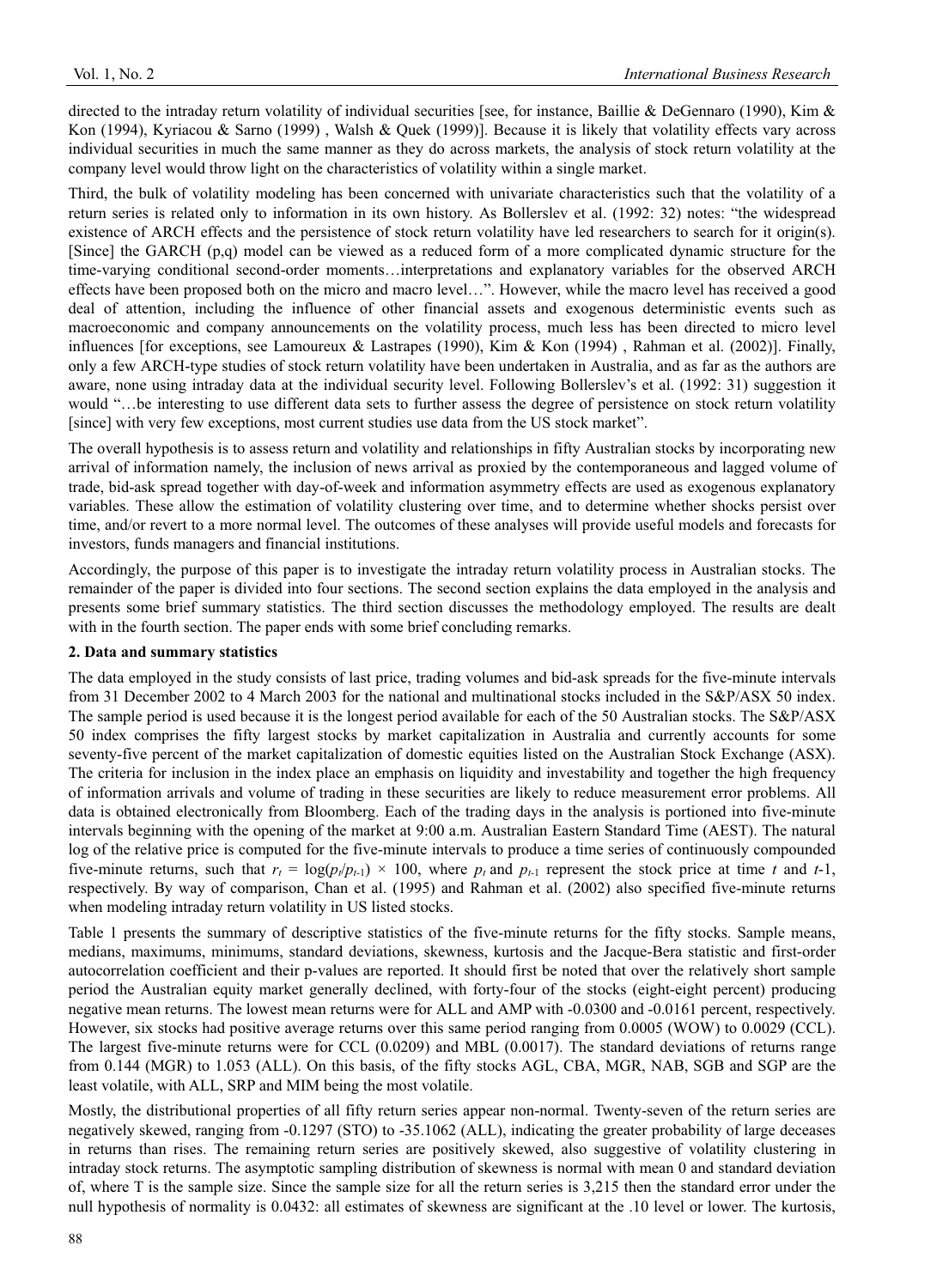or degree of excess, in all stock returns is also large, ranging from 5.6283 for MIM to1647.6950 for ALL, thereby indicating leptokurtic distributions. Given the sampling distribution of kurtosis is normal with mean 0 and standard deviation of, then all estimates are once again statistically significant at any conventional level.

The calculated Jarque-Bera statistics and corresponding p-values in Table 1 are used to test the null hypotheses that the five-minute distribution of stock returns is normally distributed. All p-values are smaller than the .01 level of significance suggesting the null hypothesis can be rejected. These stock returns are then not well approximated by the normal distribution. To test for the presence of autocorrelation in the five-minute interval series, the first order autocorrelation coefficients are also calculated and presented in Table 1 along with their corresponding p-values. The asymptotic distribution of  $\hat{\rho}_1$  is normally distributed with a mean of 0 and a standard error of  $1/\sqrt{3126} = 0.0176$ . On this basis, first-order autocorrelation is evident in the intraday return series for the Australian stocks selected at the .05 level or lower, with the exception of CSL, QBE, RMD and WPL.

#### **3. Model specificationN**

The distributional properties of Australian company intraday stock returns indicates that generalized autoregressive conditional heteroskedastistic (GARCH) models can be used to examine the dynamics of the return volatility process. Autoregressive conditional heteroscedasticity (ARCH) models (as introduced by Engle (1982)) and generalised ARCH (GARCH) models (as presented by Bollerslev (1986)) that take into account the time-varying variances of financial time series data have already been widely employed. Suitable surveys of ARCH modeling in general and/or its widespread use in finance applications may be found in Bera and Higgins (1993) and Bollerslev et al. (1992; 1994). Pagan (1996) also contains discussion of developments in this ever-expanding literature.

The first methodological requirement is to remove the predictable component of returns so as to produce a return innovation,  $e<sub>t</sub>$ , with a conditional mean of zero before a GARCH equation is specified for the variance. One common method to produce an uncorrelated process in the five-minute returns is to assume that the level of returns follow an AR(1) process. The following conditional expected returns equation accommodates each stock's own returns and its returns lagged one period:

$$
r_t = \alpha_0 + \alpha_1 r_{t-1} + e_t \tag{1}
$$

where  $r_t$  is the return for each stock in the current period and  $r_{t-1}$  an  $n \times 1$  vector of the returns lagged one period,  $a_0$ represents the long-term drift coefficient and  $a_1$  is the degree of mean spillover effect across time, or put differently, whether the lagged can be used to predict the current return and  $e_t$ , the random error or innovation at time  $t$ , is approximately distributed  $e_t \sim N(0, h_t)$ .

The second methodological requirement is to model the variance of the return innovation itself. A GARCH process of orders  $p$  and  $q$ , denoted as GARCH( $p,q$ ), for the conditional variance (volatility) of  $e_t$  at time  $t$  can then be represented as:

$$
h_{i} = \beta_{0} + \beta_{i} \sum_{i=1}^{p} e_{i-i}^{2} + \gamma_{i} \sum_{i=1}^{q} h_{i-i}
$$
 (2)

where  $h_t$  is the conditional variance volatility of  $e_t$  at time *t*,  $\beta_0$  is a constant,  $\beta_i$  and  $\gamma_i$  are coefficients that are associated with the past values of innovation and volatility spillovers to the current volatility, and thereby represent news about the degree of innovation from previous periods (ARCH terms) and previous period's forecast volatility spillover effects (GARCH terms), and all other variables are as previously defined.

One important and well-founded characteristic of stock returns is the tendency for volatility clustering to be found, such that large changes in returns are often followed by other changes, and small changes in returns are often followed by yet more small changes. The implication of such volatility clustering is that volatility shocks today will influence the expectation of volatility many periods in the future. The aggregation of β*i* and γ*i* coefficients measures this degree of continuity or persistence in volatility. If the degree of persistence is close to one, this implies that the current volatility of intraday returns is affected by past volatility that tends to persist over time: the actual persistence of volatility must depend on the persistence of the exogenous variables. Further, volatility clustering also implies that volatility will come and go. Accordingly, a period of high volatility in stock returns will eventually give way to a more normal (lower) level of volatility and a lower period of volatility will be replaced with a more normal (higher) level of volatility. This process of reversion to a normal or mean level of volatility implies that even if volatility persistence exists, so long as the sum of the  $\beta_i$  and  $\gamma_i$  coefficients is significantly less than one the volatility process, while having a long memory, will still be mean reverting or stationary.

A concern with the volatility generation process as defined is that current volatility is only related to the past values of innovation and volatility spillovers from previous periods. It is likely that variables other than these may contain information relevant for the volatility of stock returns and a possibility is that the incidence of time varying conditional heteroskedasticity could be due instead to an increase in the variability in returns following the arrival of new and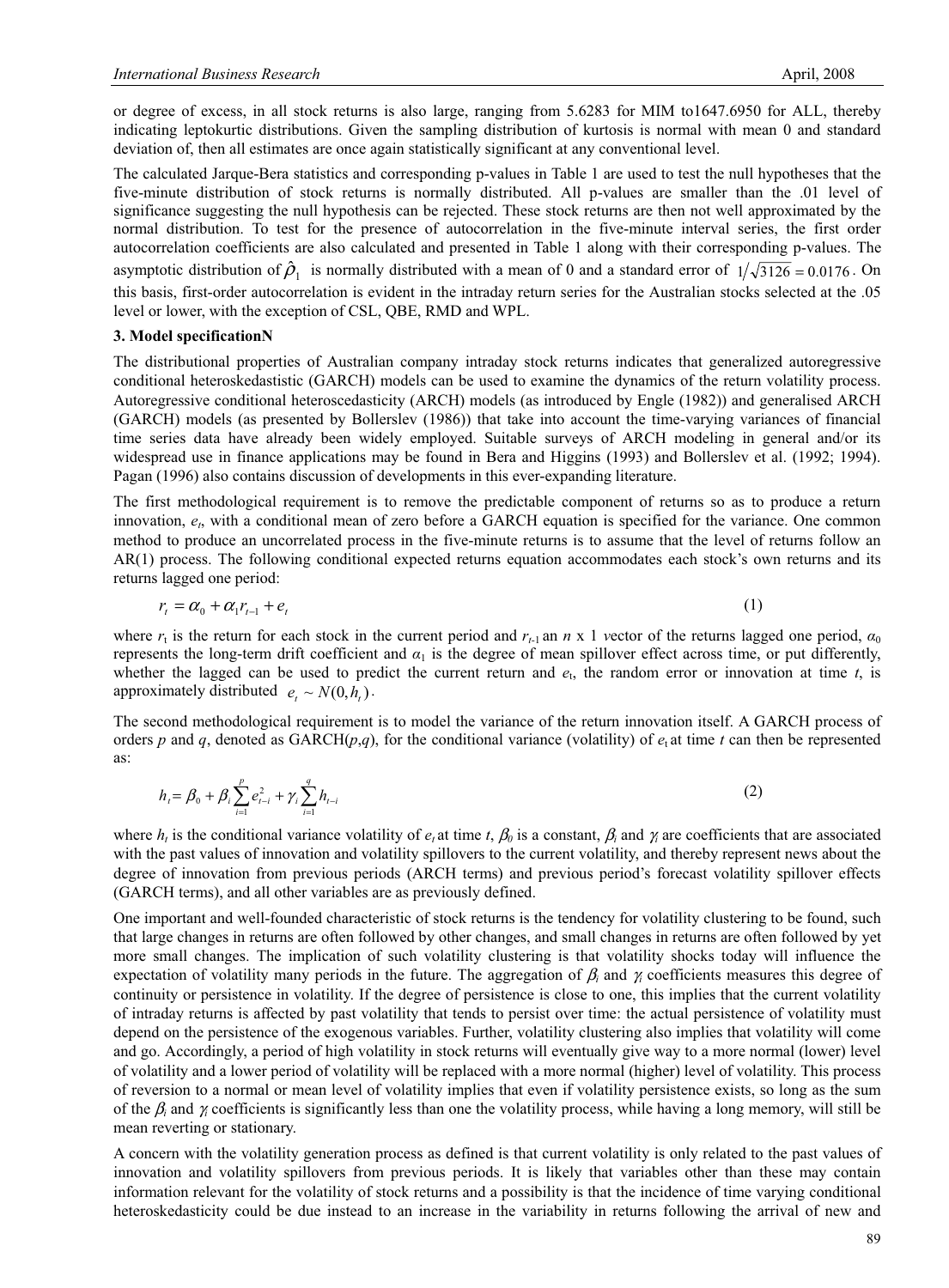irregular information. This is important because the GARCH effects often observed in stocks returns is likely the outcome of the stochastic properties of these factors. Lamoureux and Lastrapes (1990) and Rahman et al. (2002), for example, argue that an appealing explanation for the presence of GARCH effects is that the rate of information arrival is the stochastic mixing variable that generates stock returns. For daily, weekly and monthly data, variables such as macroeconomic and company announcements may be major influences. However, for high-frequency intraday data the variables likely to be of most influence relate to trade information.

One means of proxying the arrival of this trade information is to introduce the volume of trade into the conditional variance equation. Lamoureux and Lastrapes (1990), for example, showed that with the introduction of the contemporaneous and lagged volume of trade (indicating a greater amount of information) the GARCH effect in US stock returns became insignificant for the majority of securities, with the estimated coefficients on trade volume being significant, though small. Alternatively, Najand and Yung (1991), Foster (1995) Rahman et al. (2002) found that the GARCH effects remained strongly significant with the inclusion of the current volume of trade in the conditional variance equation. Another way of including this information arrival follows past evidence of a high correlation between intraday return volatility and intraday variation of bid-ask spreads (Copeland & Galai, 1983; Grossman & Miller, 1988; McInish & wood, 1992; Walsh & Quek, 1999 and Wang and Yau 2000). For instance, Rahman et al. (2002) introduced the bid-ask spread as a measure of information that flows into the market with the argument that bid-ask spreads narrow when information flow increases and widen when information flow decreases. In this study, day-of-week effects have also been introduced in the conditional variance equation to take account of the intraday patterns in the high frequency data. It is widely known that the stock prices tend to be higher at the beginning of the week than any other trading days.

The final methodological requirement is then to incorporate the arrival of exogenous information in the volatility return generating process in Equation (2). Since the incidence of the time varying conditional heteroskedasticity could be due to an increase in the contemporaneous and/or lagged volume of trading and/or bid-ask spread and day-of-week effects following the simultaneous arrival of new information, the conditional variance equation is reformulated as:

$$
h_{t} = \beta_{0} + \beta_{1} e_{t-1}^{2} + \gamma_{1} h_{t-1} + \delta_{1} v_{t} + \delta_{2} v_{t-1} + \delta_{3} s_{t} + \delta_{4} s_{t-1} + \sum_{i=2}^{5} \eta_{i} d_{i}
$$
 (3)

where  $v_t$  and  $v_{t-1}$  and  $s_t$  and  $s_{t-1}$  represent the volume of trade (*v*), bid-ask-spreads (*s*) in period *t* and *t*-1,  $d_i$  are dummy variables for each of the day-of-week effect having values of 1 for  $d_2$  (Tuesday) and 0 otherwise,... having values of 1 for the  $d_3$  (Friday) and 0 otherwise. To avoid the multicollinearity trap, Monday  $(d_1)$  is chosen to be the reference category for the interday effects, η*<sup>i</sup>* are coefficients that are associated with the dummy variables day-of-week effects. All other variables are as previously defined.

The standard GARCH model assumes that the impact of news has a symmetric effect on volatility. Glosten et al. (1993) extends the symmetric into asymmetric GARCH also known as Threshold ARCH (TARCH) model to capture the asymmetric response of the conditional response of the volatility of news arrival. Antoniou et al. (1998) and Rahman et al. (2002) use variations of the GARCH models which incorporate for the asymptotic responses of vitality to news arrival on stock markets. The asymmetric GARCH model includes along with the standard variables, the squared values of  $e_{t-1}$  when  $e_{t-1}$  is negative.

$$
h_{t} = \beta_{0} + \beta_{1} e_{t-1}^{2} + \gamma_{1} h_{t-1} + \tau_{1} a_{t} e_{t-1}^{2} + \delta_{1} v_{t} + \delta_{2} v_{t-1} + \delta_{3} s_{t} + \delta_{4} s_{t-1} + \sum_{i=2}^{5} \eta_{i} d_{i}
$$
(4)

where  $a_t = 1$ , if  $e_{t-1} < 0$ ,  $a_t = 0$  otherwise.

This allows the squared residuals to have a different impact on the conditional volatility when the lagged residuals are negative than when the lagged residuals are positive. That is, it is assumed that positive news (where return changes in an upward direction and residuals are positive) alters return volatility differently to negative news (where return changes are in a downward direction and the residuals are negative).

#### **4. Empirical results**

The estimated coefficients and standard errors for the conditional mean return equations are presented in Table 2. Different GARCH $(p,q)$  models were initially fitted to the data (results not shown) and compared on the basis of the Akaike and Schwarz Information Criteria (AIC and SIC) from which a GARCH(1,1) model was deemed most appropriate for modelling the five-minute return process for all fifty stocks. All the same, Rahman et al. (2002: 165) confined "…estimation to the GARCH(1,1) specification since it has been shown to be a parsimonious representation of conditional variance that adequately fit many high-frequency time series". For simplicity, this paper only focuses on the  $GARCH(1,1)$  and asymmetric  $GARCH(1,1)$  models with no higher orders to be estimated. Of the fifty stocks, forty-eight (ninety-six percent) exhibit a significant own mean spillover from their own lagged return with the exception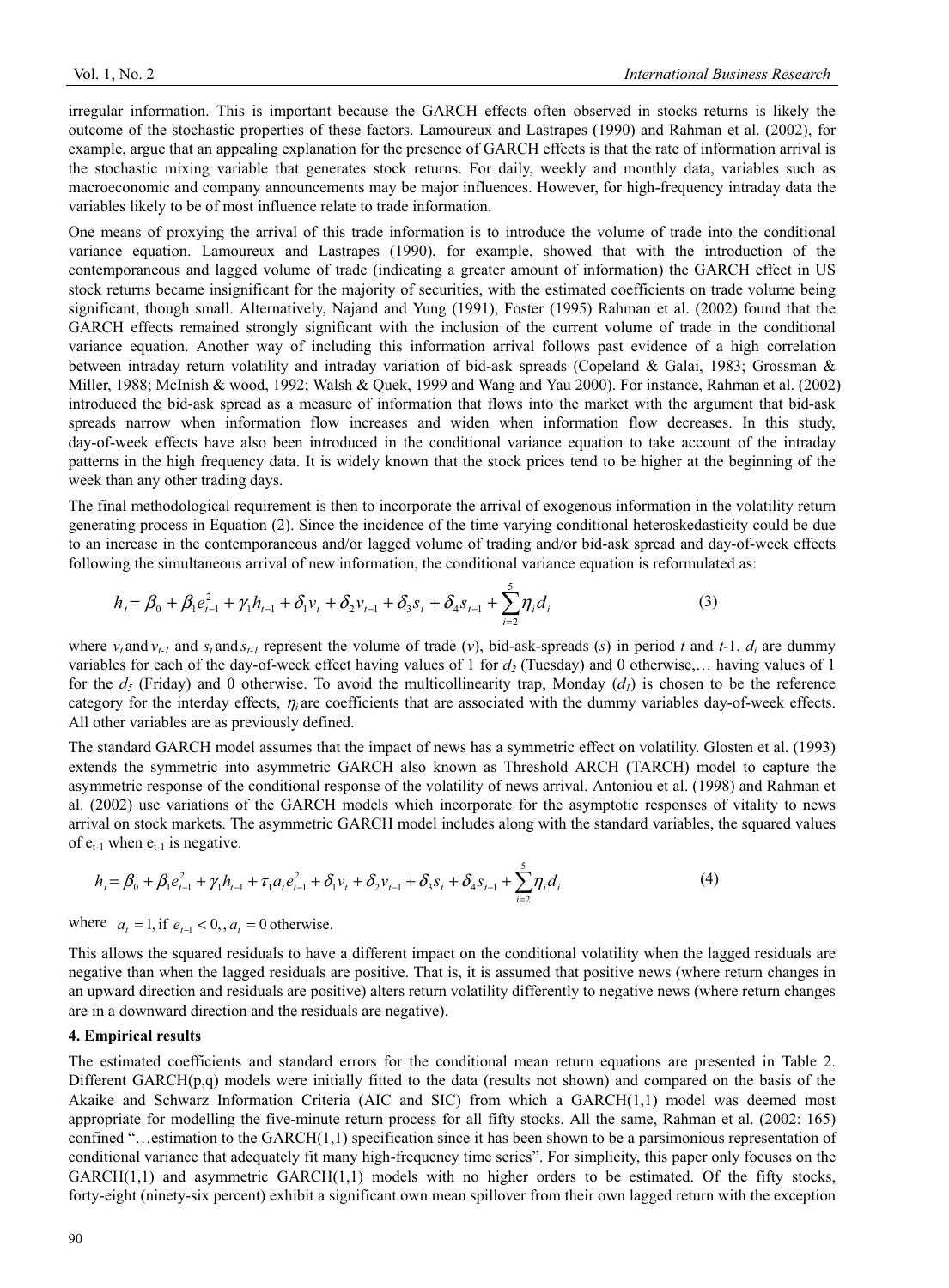of RMD and WSF at the 0.10 level of significance and lower. In all significant cases, the mean spillovers are negative. For example, and during this particular sample period, a 1.00 cent increase in MIM's own return will Granger cause a decrease of 0.36 cents in its return over the next five-minutes. Likewise, a 1.00 cent increase in returns for CSL will Granger cause a 0.05 cent decrease over the next five-minutes.

Also included in Table 2 are details for AIC and SIC comparing the performance of asymmetric GARCH(1,1) models including information arrival and day-of-week effects as exogenous variables in the variance equation with those obtained from a simple GARCH(1,1) process. These model selection criteria are used to test the proposition that the occurrence of time-dependent conditional heteroskedasticity could be due, at least in part, to an increased volume of trading and/or variability of prices following the arrival of new information in the market. In the current analysis, the arrival of new information is proxied by including trading volume and bid-ask spread, asymmetric and day-of-week effects in the variance equation.

The values for AIC and SIC in Table 2 indicate that in nine of the stocks the intraday return volatility process could be appropriately modelled employing a simple GARCH process, whereas in the remaining forty-one stocks the rate of information arrival together with the asymmetry effect have some significant role in generating intraday returns. For example, for JHX the lower values for AIC and SIC (-0.0889 and -0.0795) compared to AIC( $\delta$ ) and SIC( $\delta$ ) (-0.0670 and -0.0405) indicate that a GARCH model with no allowance for exogenous variables and asymmetry is a more comprehensive and parsimonious representation of the return generation process, whereas for NCP the lower values for AIC( $\delta$ ) and SIC( $\delta$ ) (-0.1778 and -0.1513) as compared to AIC and SIC (0.0819 and 0.0913) indicate the reverse. By way of comparison, Lamoureux and Lastrapes (1990) found that that GARCH effects found in their US actively traded securities were due to time dependencies in the process generating information flows, whereas Rahman et al. (2002) concluded that even after proxying information arrival, GARCH effects prevailed in NASDAQ stock returns. The results in Table 2 indicate that, at least for actively traded Australian stocks, there is much variation in the role of information arrival as a means of generating the commonly found GARCH effects with it having a critical role for some stocks, but not for others.

Initially a TARCH(1,1) model without news information is estimated for the fifty stocks. The ARCH effects are all significant as are the GARCH effects with the exception of ALL. The basic model is then augmented with the inclusion of contemporaneous bid-ask spread followed by the contemporaneous volume of trade. In the interests of conciseness, the results for these three models are not reported, but can be supplied on request. With the inclusion of the contemporaneous bid-ask spread in the  $TARCH(1,1)$  model, the results show that the GARCH effects remain strongly significant with the exception of GPT. Similarly, the ARCH effects also remain strongly significant with the exception of ALL. There is a significant negative relationship between the contemporaneous bid-ask spread and return volatility for twenty-six of the twenty-eight coefficients. For lagged bid-ask spread, eighteen of the twenty-two positive relationships are significant. These results indicate that the contemporaneous bid-ask spread is negatively related to return volatility but positively related to lagged bid-ask spread. Rahman et al. (2002) use a GARCH(1,1) model and find that all but eight of the thirty NASDAQ stocks exhibit a positive relationship between lagged bid-ask spread and return volatility. The significance of the positive results indicates that "…information arrival would be expected to induce an increase in volatility and this would in turn have the effect of widening the bid-ask spread" (Rahman et al. 2002). The difference appears to lie in that this study includes both contemporaneous and lagged bid-ask spread, whereas Rahman's et al. (2002) results are referenced only to lagged values.

Rahman et al. (2002) also point out that the standard GARCH model assumes that the impact of news arrival on volatility is symmetrical; with Antoniou et al. (1998) suggesting the model is misspecified if news information has an asymmetric effect on volatility. The TARCH model with the inclusion of bid-ask spread should then be more reliable for forecasting stock returns. The introduction of the contemporaneous volume of trade to the TARCH(1,1) model suggests that contemporaneous volume is positive and significantly related to return volatility for all fifty stocks. The ARCH effects remain significant and the GARCH effects are also significant with the exception of MAY, MGR and NCP. The contemporaneous volume of trade can then also be considered as an important proxy for news information.

Table 3 presents the estimated coefficients for the conditional variance equations in the TARCH model. The coefficients of the conditional variance equations are all significant at the 0.01 level or lower for the innovations and volatility spillovers for the fifty stocks indicating the presence of strong ARCH and GARCH effects. The own-innovation spillovers in all stocks are significant indicating the presence of strong ARCH effects. These own-innovation spillover effects range from 0.0143 in RIO to 0.2286 in SRP. In the GARCH set of parameters, all fifty of the estimated coefficients are also significant. The lagged volatility spillover effects range from 0.3502 for BHP to 0.7801 for AMC. This implies that the past volatility shocks in AMC have the greatest effect on its future volatility shocks than for any other stocks included in the analysis during the sample period.

The next coefficient examined is that corresponding to the asymmetric volatility response  $(\tau_1)$  to positive and negative shocks such that volatility tends rise in response to 'bad news' and fall in response to 'good news'. Of the fifty stocks,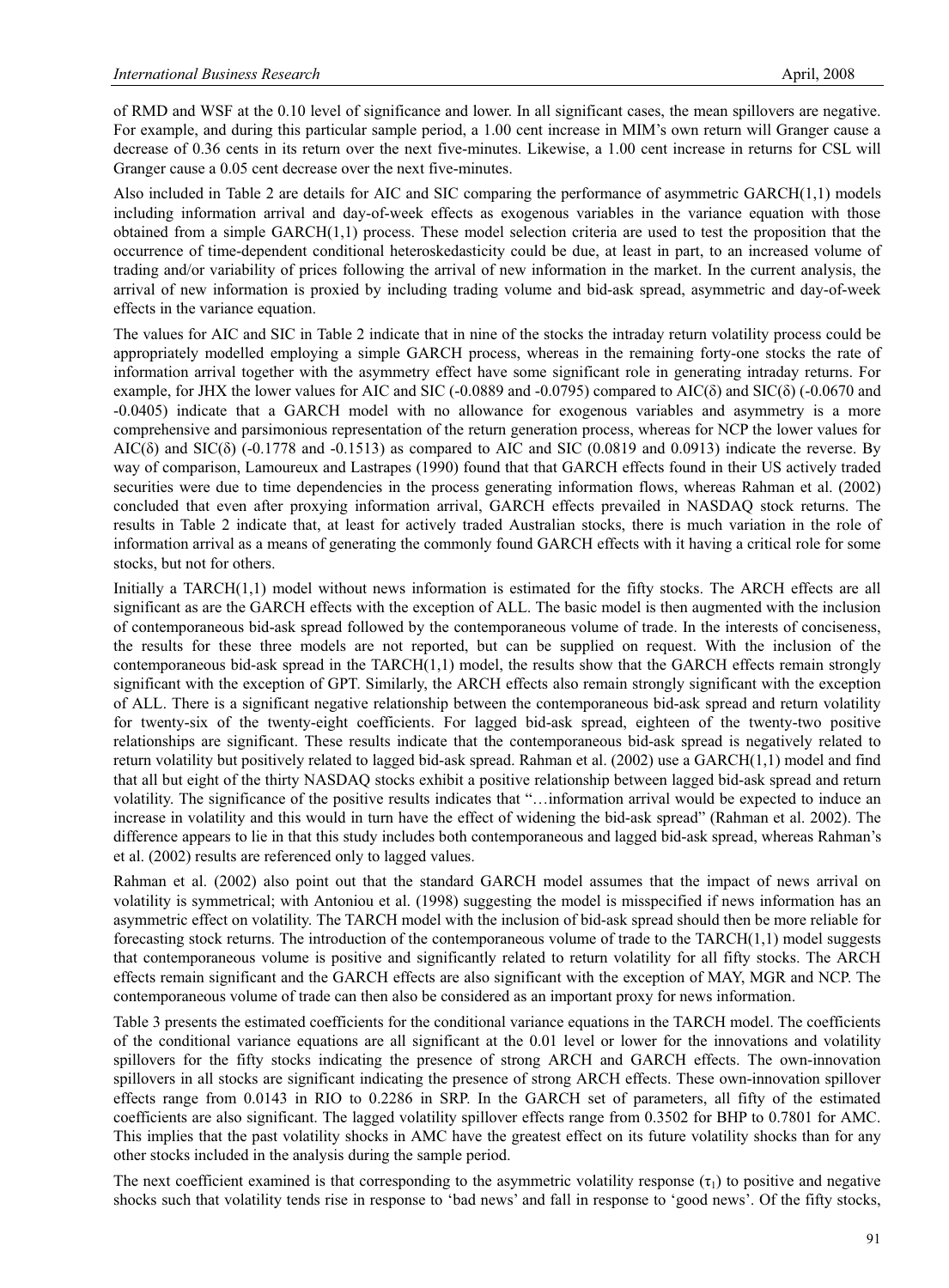thirty-one (sixty-two percent) exhibit a significant asymmetric effect at the 0.10 level of significance and lower. This follows eighteen stocks with significant asymmetric effects are negative thus observing that downward movements in the market (falling returns) are followed by higher volatility. And also, the estimated asymmetric coefficients are significant and positive for thirteen stocks indicating the reverse that positive shocks (increasing returns) are associated with higher volatility. As hypothesised by Antoniou et al. (1998) and Rahman et al. (2002) amongst others, positive news causes a different volatility response than negative news, a more comprehensive understanding of Australian intraday stock return volatility has resulted from the application of the asymmetric GARCH or Threshold ARCH (TARCH) model as first proposed by Glosten et al. (1993).

According to the TARCH process, the sum of the ARCH, GARCH and a half of the asymmetric coefficient measures the overall persistence in each market. A value of less than one indicate a mean reverting conditional volatility process in which shocks are transitory in nature. All fifty stocks display strong own persistence volatility ranging from 0.4092 for GPT to 0.8432 for AMC. Thus, AMC has the highest lead-persistence volatility spillover effect as compared to the other stocks included in the analysis. The average persistence across the stocks is 0.6472 and this implies a volatility half-life, defined as the time taken for the volatility to move halfway back towards it unconditional mean following a deviation from it, of 1.5931 periods or about 8 minutes, where. This impact decays geometrically. This implies that for many of the stocks included in the analysis volatility shocks will tend to persist over what seems only a relatively short period of time. By way of comparison, the volatility half-life for the stock with the longest lead-persistence is nearly 20 minutes and that for the shortest is just 4 minutes, while for a comparable international study Rahman et al. (2000) provided tables suggesting a mean volatility half-life of 13 minutes in a sample of NASDAQ stocks (as calculated by the authors). Other stocks that have a relatively higher level of persistence in volatility over time (and their half-lives) include AMC (0.8432 and 20 minutes), TLS (0.8351 and 19 minutes) and CCL (0.7907 and 15 minutes) while those with a lower level of persistence include GPT (0.4092 and 4 minutes), BHP (0.4132 and 4 minutes), and CSL (0.4861 and 5 minutes). Nonetheless, although the returns volatility in these stocks appears to have a quite long memory, at least in terms of high frequency data, they are still mean reverting.

Table 4 includes the estimated coefficients, standard errors and p-values for the variables used to proxy the irregular arrival of new information: namely, contemporaneous and lagged volume of trade and contemporaneous and lagged bid-ask spread. To start with, there is a significant, and almost always positive, relationship between the return volatility and the contemporaneous volume of trade for all stocks with the exception of WFA which exhibit a significant negative relationship. The contemporaneous volume of trade ranges from -0.0007 (WFA) to 0.2841 (CSL). As expected, this would indicate the increase of new information, as proxied by trade volume, is associated with an increase in return volatility. This at once lies counter to early work by Lamoureux and Lastrapes (1990) who found that the introduction of contemporaneous volume into the conditional variance equations made the GARCH effects disappear for the majority of US securities or Lee et al. (2001) who found that daily trading volume used as proxy for information arrival had no significant explanatory power for the conditional volatility of Chinese daily returns. They are, however, broadly comparable to work by Najand and Yung (1991), Foster (1995) and Rahman et al. (2002).

At the same time, thirty-five stocks have a significant relationship between return volatility and lagged volume of trade where eighteen of these stocks (some fifty-one percent) are negative. This would suggest that following the role of new information in the current period to increase return volatility; information in the lagged period has the role of reducing return volatility. This is perhaps an indication of the ability of the equity market to process high-frequency information whereby adjustments are made to over and under-reaction in the current period on the basis of historical information. Nevertheless, the magnitude of all contemporaneous and lagged volume coefficients, whether positive or negative, is relatively small, and their impact on the GARCH effect is minimal.

With the inclusion of contemporaneous bid-ask spread as yet another measure of information flow, the estimated coefficients for forty-five of the stocks (ninety percent) are significant. All of the significant coefficients indicate a negative relationship between return volatility and contemporaneous bid-ask spread with the exception of CSL, NCPD and WFA. For the most part, this would suggest that as bid-ask spreads widen (less new information) return volatility will decrease, while a narrowing of bid-ask spreads (more new information) is associated with an increase in return volatility. Forty-four stocks (eighty-eight percent) also show a significant relationship between return volatility and lagged bid-ask spread of which thirty-eight cases are positive. Interestingly, the coefficients for the contemporaneous and lagged bid-ask spreads are larger in magnitude than the coefficients for either the contemporaneous or lagged volume of trade. These results would lead us to suspect that bid-ask spread may be a more appropriate proxy for information arrival, at least for a select number of stocks. However, information arrival as proxied by the volume of trade is spread across almost all of the stocks, indicating the information proxied by the volume of trade is more general than specific than that provided by bid-ask spread. Moreover, the fact that most of the estimated coefficients are significant indicates that the simultaneity problem between prices, volume and bid-ask spread though present, is not too serious.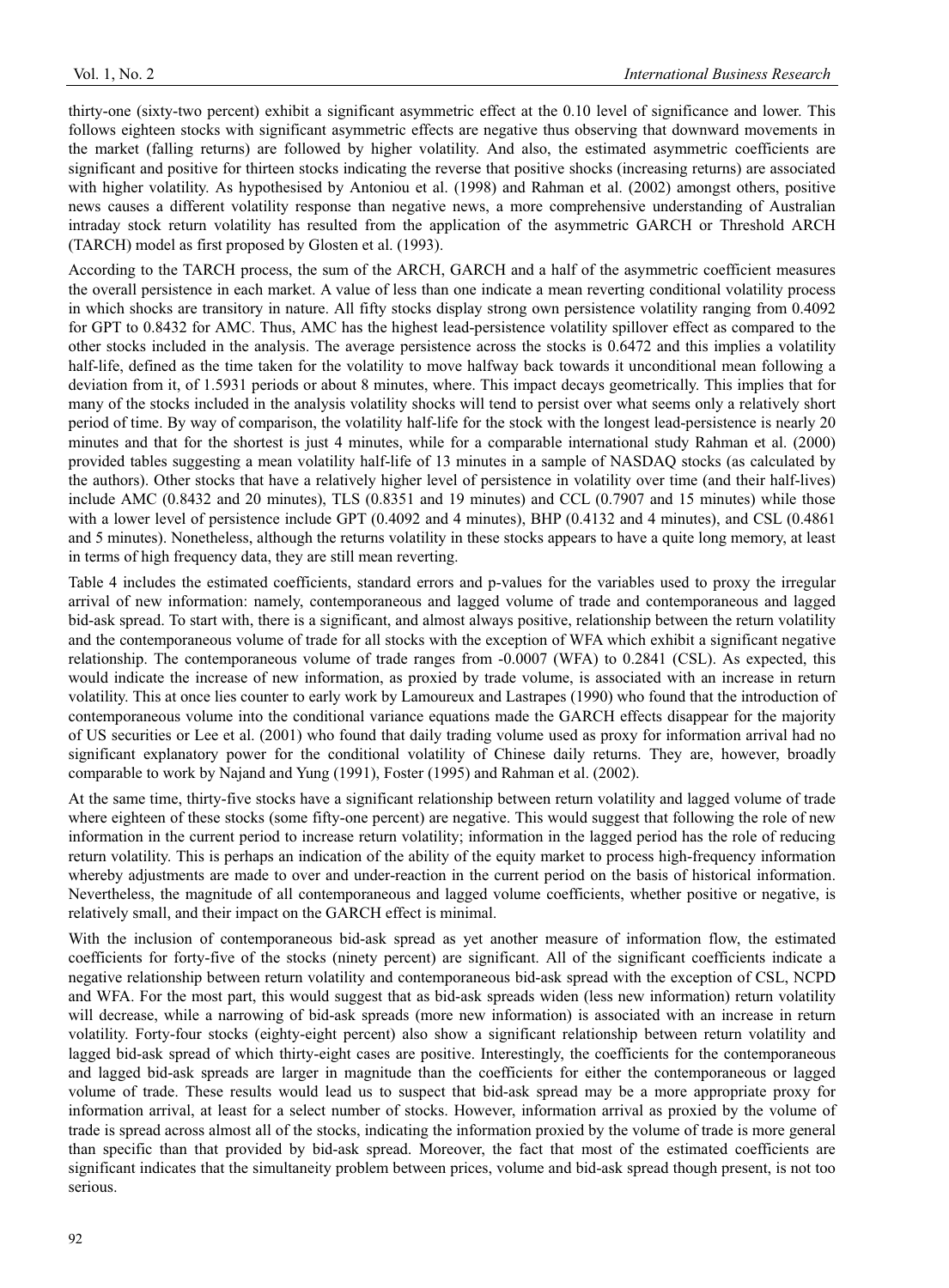The coefficients included in Table 5are those corresponding to the variables used to proxy the arrival of new information such as the day-of-week  $(\eta_i)$  effects. Of the fifty stocks, forty-three (eighty-six percent) exhibit a significant relationship between return volatility and Tuesday and Friday as new information arrival and in addition forty-five (ninety percent) are also significant for Wednesday and Thursday. Volatility in thirty-six (seventy-two percent) of the stocks is highest on Monday and falls progressively through the week. Volatility is lowest on Thursday for AMP, Tuesday for IAG and Wednesday for PBL. The day-of week effects are significant for WFT with Friday having the highest and Tuesday the lowest volatility.

#### **5. Concluding remarks**

This study presents an analysis of the distributional and time-series properties of intraday returns in the Australian equity markets. The data employed for this study consists of five-minute returns for the large capitalization, high liquidity stocks comprising the S&P/ASX 50 stock index over the period 31 December 2002 to 4 March 2003. The results indicate that intraday return volatility in the Australian market is best described by an asymmetric GARCH(1,1) specification and that the inclusion of the contemporaneous and lagged volume of trade and bid-ask spread and day-of-week effects in the conditional variance equations account, at least in part, for some of the GARCH effects observed in stock returns. However, the GARCH effects remain strongly significant for all securities even after the introduction of trade volume and bid-ask spreads and day-of week effects as proxies for the irregular arrival of new information, suggesting that the GARCH effects commonly found in security returns are not solely due to time dependence in the process generating information flows.

The most important result of this study is that there is much variation in the time-series properties among the stocks included in the sample, despite the fact that they are drawn from a relatively homogenous subset of the Australian equity market. While all of the stocks exhibit the volatility clustering and predictability expected in intraday equity returns, the persistence of this volatility varies markedly with half-lives anywhere between four and twenty minutes. Likewise, the role of trading volume, bid-ask spreads and day-of-week effects as proxies for information arrival in producing these volatility effects also varies, with the effect of contemporaneous and lagged volume being general but relatively small, while the influence of contemporaneous and lagged bid-ask is relatively larger but more specific. Nonetheless, though the degree of volatility clustering and its persistence varies across the sample, in all of the stocks it is nonetheless mean-reverting, indicating that after departure to some higher or lower level of volatility there will be an eventual return to some more normal level.

In sum, based on the AIC and SC criteria, the asymmetric GARCH (1,1) model including information arrival as exogenous variables in the variance equation out performed those obtained from a simple GARCH(1,1). The TARCH process can be used to capture the occurrence of time-dependent conditional heteroskedasticity including the volume of trade and/or variability of prices following the arrival of new information in the market. The arrival of new information proxied by including trading volume and bid-ask spread and day-of-week effects is highly significant in examining the volatility dynamics of Australian stocks. Evidence to date suggests stock returns can vary according to the day-of-week and various market conditions. Whether this increased volatility persists is a matter of interest to market participants who heavily rely on a complete and up-to-date knowledge of stock return risk, therefore it is important to be able to assess return and volatility relationships in the Australian stock market.

Of course, there are several ways in which this work could be extended, especially considering the dearth of literature concerning intraday returns and/or volatility in the Australian equity markets at the micro level. One possibility is to examine the behaviour of return volatility during the day following some US evidence that volatility is high at the open, close of trading, and low in the middle of the day (Bollerslev et al. 1992). Another is to use intraday data in conjunction with daily and weekly data to examine the role sampling frequency has on the observed significance of GARCH effects in stock level data. While it is generally thought that GARCH effects are less common as sampling frequency falls, there is nothing in the equity literature, in Australia or elsewhere, that parallels Andersen's and Bollerslev's (1997) wide-ranging analysis of the influence of sampling frequency in foreign exchange markets.

#### **References**

Andersen, T. G. (1996). Return volatility and trading volume: An information flow interpretation of stochastic volatility. *Journal of Finance*, 51, 169-204.

Andersen, T., & Bollerslev, T. (1997). Intra-day periodicity and volatility persistence in financial markets. *Journal of Empirical Finance*, 4, 115-158.

Antoniou, A., Holmes, P. & Priestley, R. (1998). The effects of stock index futures trading on stock index volatility: An analysis of the asymmetric response of volatility to news. *Journal of Futures Markets*, 18, 151-166.

Baillie, R., & Bollerslev, T. (1990). Intraday and inter-market volatility in foreign exchange rates. *Review of Economic Studies*, 58, 565-585.